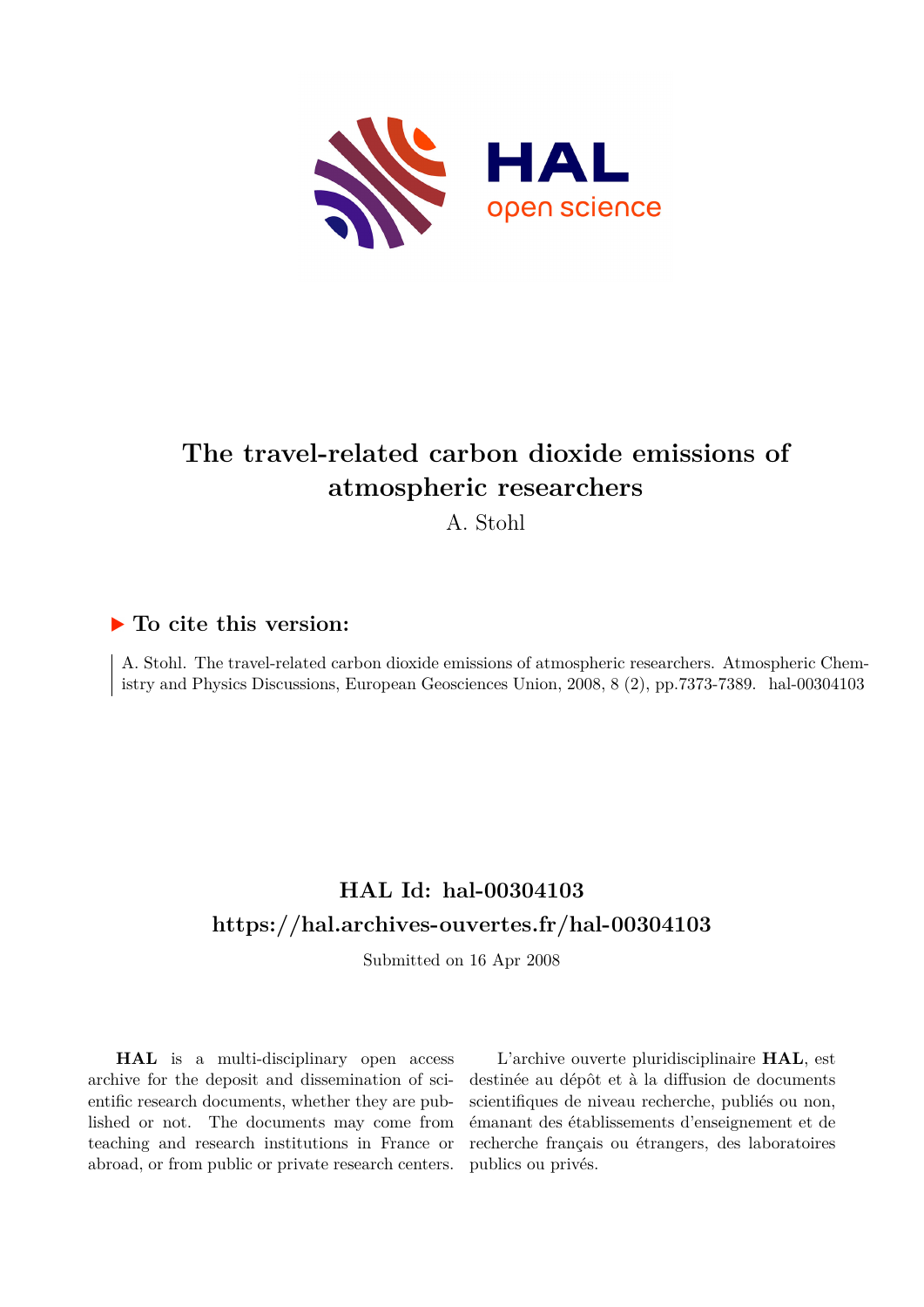<span id="page-1-0"></span>Atmos. Chem. Phys. Discuss., 8, 7373–7389, 2008 www.atmos-chem-phys-discuss.net/8/7373/2008/ © Author(s) 2008. This work is distributed under the Creative Commons Attribution 3.0 License.



**[ACPD](http://www.atmos-chem-phys-discuss.net)**

8, 7373–7389, 2008

Scientists' CO<sub>2</sub> **emissions**

A. Stohl

## Title Page [Abstract](#page-2-0) [Introduction](#page-2-0) [Conclusions](#page-9-0) [References](#page-10-0) [Tables](#page-12-0) [Figures](#page-17-0) ◭ [◮](#page-17-0) ◭ [◮](#page-2-0) Back Close Full Screen / Esc [Printer-friendly Version](http://www.atmos-chem-phys-discuss.net/8/7373/2008/acpd-8-7373-2008-print.pdf) [Interactive Discussion](http://www.atmos-chem-phys-discuss.net/8/7373/2008/acpd-8-7373-2008-discussion.html)

# **The travel-related carbon dioxide emissions of atmospheric researchers**

**A. Stohl**

Norwegian Institute for Air Research, Kjeller, Norway

Received: 26 March 2008 – Accepted: 30 March 2008 – Published: 16 April 2008

Correspondence to: A. Stohl (ast@nilu.no)

Published by Copernicus Publications on behalf of the European Geosciences Union.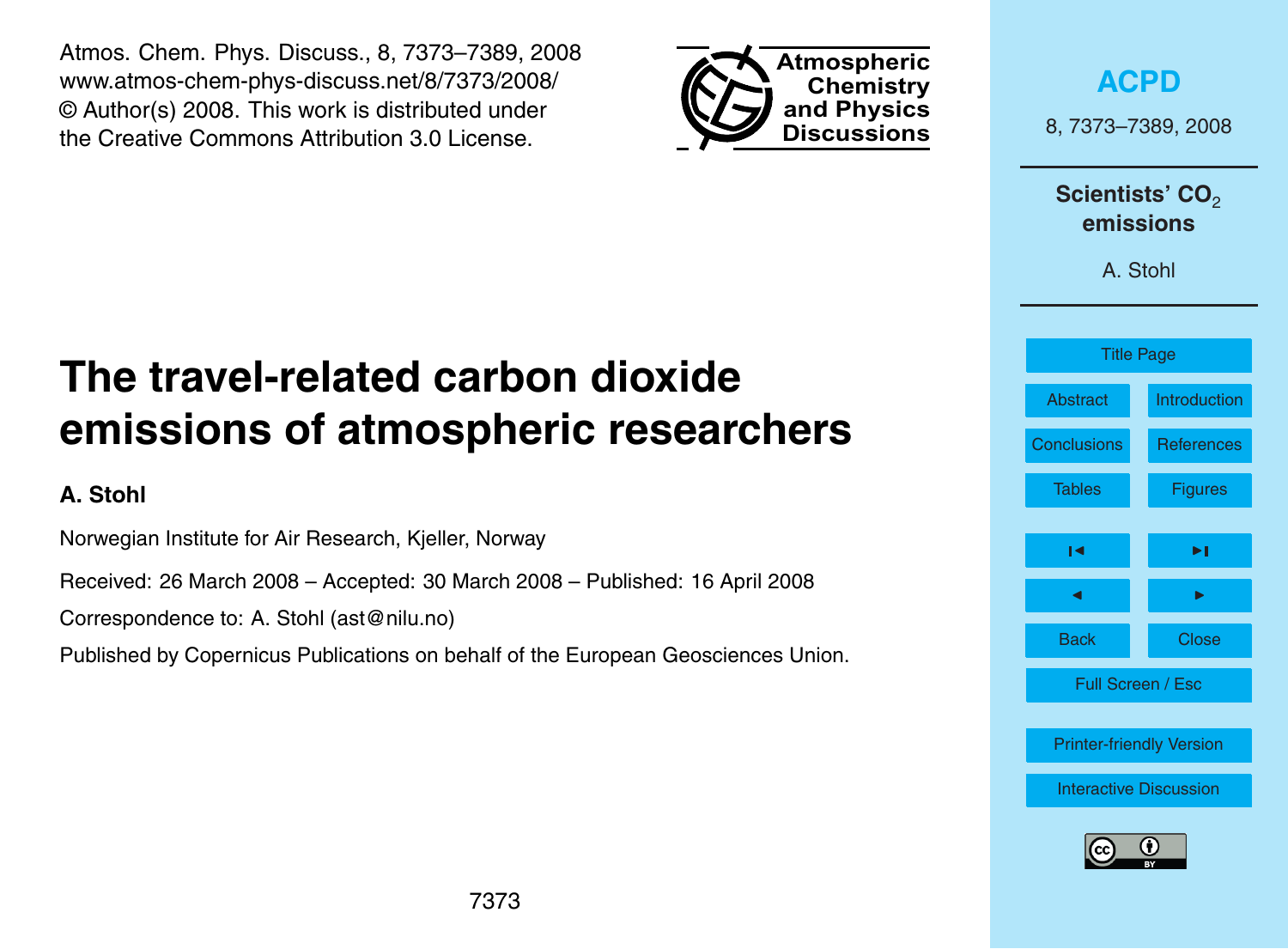### <span id="page-2-0"></span>**Abstract**

Most atmospheric scientists agree that greenhouse gas emissions have already caused significant changes to the global climate system and that these changes will accelerate in the near future. At the same time, atmospheric scientists who  $-$  like <sup>5</sup> other scientists – rely on international collaboration and information exchange travel a lot and, thereby, cause substantial emissions of carbon dioxide  $(\mathsf{CO}_{2})$ . In this paper, the CO<sub>2</sub> emissions of the employees working at an atmospheric research institute (the Norwegian Institute for Air Research, NILU) caused by all types of business travel (conference visits, workshops, field campaigns, instrument maintainance, etc.) were <sup>10</sup> calculated for the years 2005–2007. It is estimated that more than 90% of the emissions were caused by air travel, 3% by ground travel and 5% by hotel usage. The travel-related annual emissions were between 1.9 and 2.4 t  $CO<sub>2</sub>$  per employee or between 3.9 and 5.5 t CO<sub>2</sub> per scientist. For comparison, the total annual per capita CO<sub>2</sub> emissions are 4.5 t worldwide, 1.2 t for India, 3.8 t for China, 5.9 t for Sweden and 19.1 t

- $15$  for Norway. The travel-related CO<sub>2</sub> emissions of a NILU scientist, occurring in 24 days of a year on average, exceed the global average annual per capita emission. Norway's per-capita  $CO<sub>2</sub>$  emissions are among the highest in the world, mostly because of the emissions from the oil industry. If the emissions per NILU scientist derived in this paper are taken as representative for the average Norwegian researcher, travel by
- <sup>20</sup> Norwegian scientists would nevertheless account for a substantial 0.2% of Norway's total  $CO<sub>2</sub>$  emissions. Since most of the travel-related emissions are due to air travel, water vapor emissions, ozone production and contrail formation further increase the relative importance of NILU's travel in terms of radiative forcing.

#### **1 Introduction**

 $_{25}$  The global atmospheric concentration of carbon dioxide (CO<sub>2</sub>) has increased from a pre-industrial value of about 280 ppm to 379 ppm in 2005 [\(IPCC,](#page-10-0) [2007\)](#page-10-0). The primary



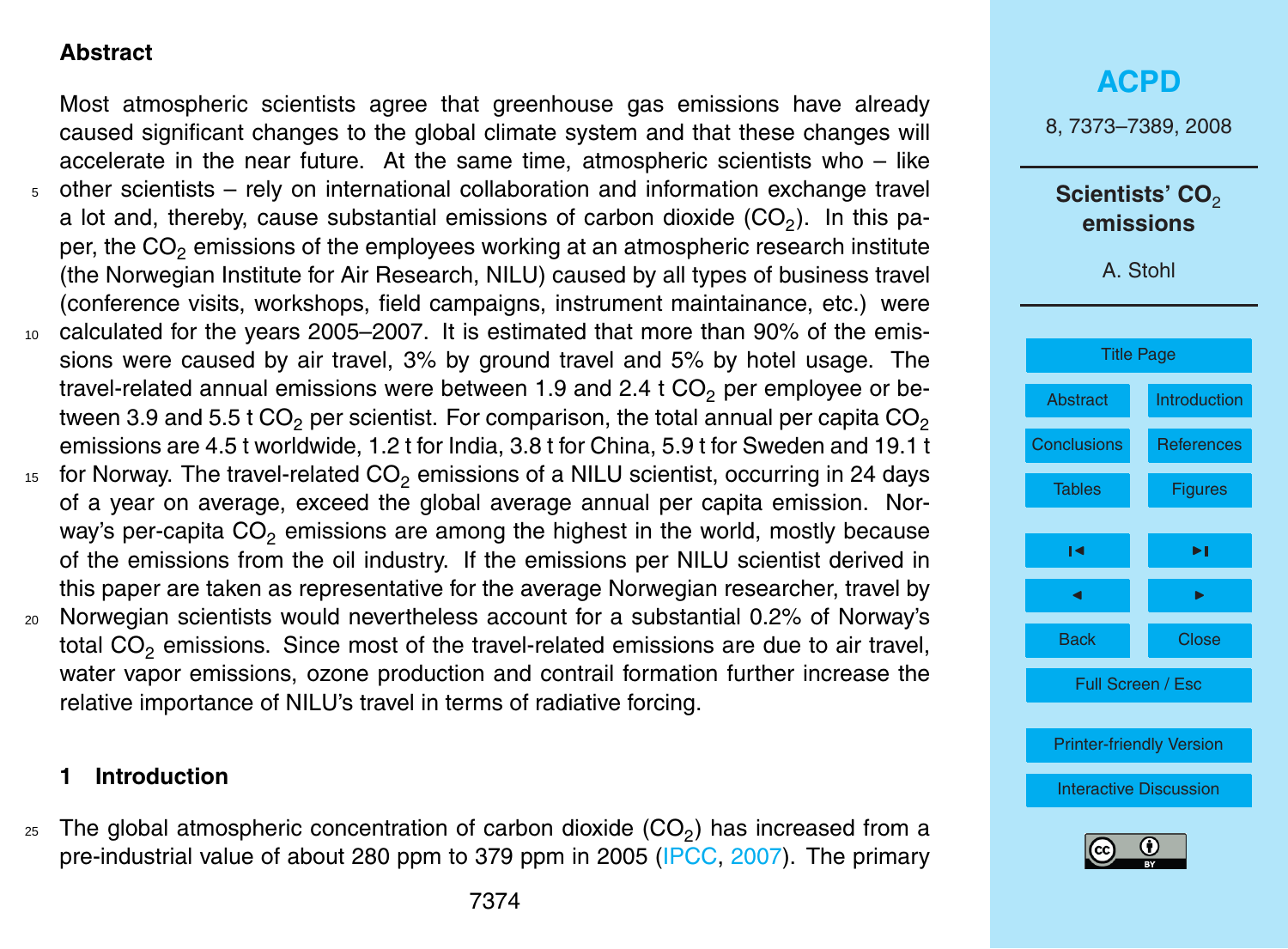<span id="page-3-0"></span>source of this increased atmospheric concentration results from fossil fuel use, with land-use change providing another significant but smaller contribution. The enhanced atmospheric  $CO<sub>2</sub>$  concentrations produced a radiative forcing of 1.66 W m<sup>-2</sup> in the year 2005 [\(IPCC,](#page-10-0) [2007\)](#page-10-0), which is the largest contribution of all forcing agents to the <sup>5</sup> total radiative forcing. The transport sector is one of the largest sources, contributing about 19% of all  $CO<sub>2</sub>$  emissions according to the EDGAR 3.2 fast track inventory for the year 2000 [\(Olivier et al.,](#page-11-0) [2001\)](#page-11-0). Emissions of CO<sub>2</sub> by aircraft were 0.51 Gt CO<sub>2</sub>/year in 1992, about 2% of total anthropogenic carbon dioxide emissions or about 13% of carbon dioxide emissions from all transportation sources [\(Penner et al.,](#page-11-0) [1999\)](#page-11-0). Aircraft <sup>10</sup> emissions have been growing at a fast rate and in 2005 have reached about 0.65 Gt CO<sup>2</sup> /year [\(Kim et al.,](#page-10-0) [2007\)](#page-10-0).

Most atmospheric scientists are concerned that greenhouse gas emissions have already caused significant changes to the global climate system and that these changes will accelerate in the near future. At the same time, atmospheric scientists – as all

<sup>15</sup> other scientists – rely on the international exchange of information and on international collaboration. Often, this requires traveling to conferences, workshops or project meetings. Atmospheric researchers also perform field campaigns or maintain monitoring sites in sometimes remote locations. The  $CO<sub>2</sub>$  emissions from the resulting travel, if counted on a per-capita basis, are likely to be substantial. However, to my knowledge <sup>20</sup> this has never been properly quantified and published in the open literature.

In this paper, I make a first case study by estimating the  $CO<sub>2</sub>$  emissions caused by all business trips undertaken by the employees of my institute, the Norwegian Institute for Air Research (NILU), during the years 2005–2007. NILU's staff has grown from 134 to 160 persons during this period, 60 to 79 of whom were scientists (Table [1\)](#page-12-0). Most of

<sup>25</sup> NILU's employees are working in Kjeller (about 20 km outside Oslo) but NILU also has a small office in Tromsø with a staff of about 12 consisting mainly of scientists. I am quantifying the  $CO<sub>2</sub>$  emissions caused by air travel, ground transportation and hotel use. I am ignoring all other emissions (e.g., related to food consumption, purchase of goods, use of conference facilities and materials, etc.), assuming that they are either

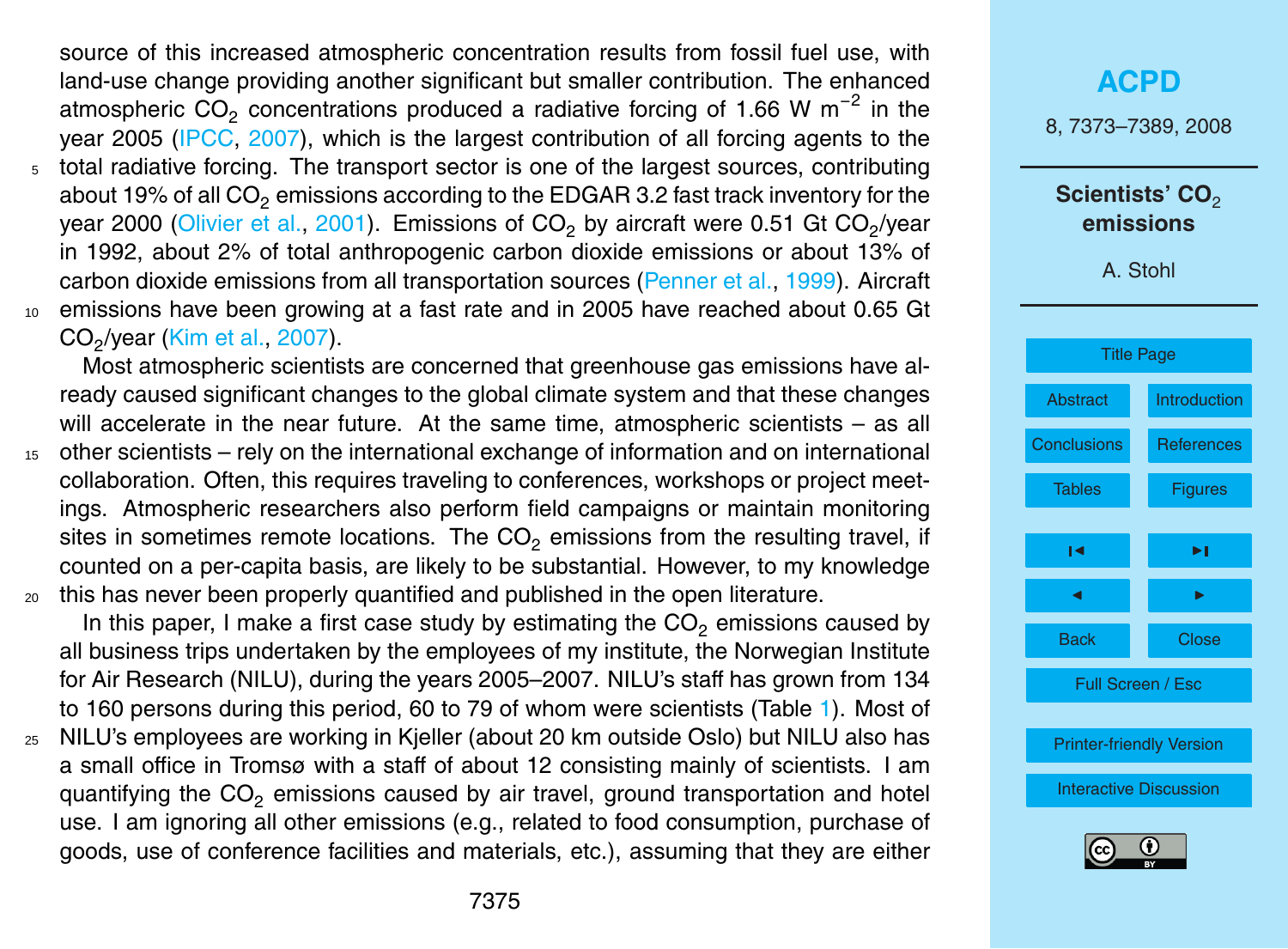<span id="page-4-0"></span>negligible or would have occurred also at home. Furthermore, only emissions caused directly by business trips are calculated; emissions from the daily commute to work, the operation of the institute (e.g., building heating), or occurring in the scientists' private life, are not accounted for. Finally, I am comparing the business-travel-related  $CO<sub>2</sub>$ <sup>5</sup> emissions to the total emissions from various countries on a per-capita basis.

#### **2 Methods**

The basis for this study are files available from NILU's administration department listing all trips undertaken by NILU's staff during the years 2005–2007. The files contain the travelers' names, the reasons for a trip, its duration and destination. The <sup>10</sup> destinations' geographical coordinates, if unavailable, were determined by searching for city and other location names in the Wikipedia on-line encyclopedia (see [http://en.wikipedia.org/wiki/Main](http://en.wikipedia.org/wiki/Main_Page)\_Page). Most of the coordinates are not those of an airport but of the traveller's final destination. Figure [1](#page-17-0) shows all destinations and great circle routes from the home airport, and Table [2](#page-13-0) lists the number of trips undertaken <sup>15</sup> every year (381–557). It is seen that while European destinations generally dominate, a substantial number of trips were made to destinations outside Europe. Travel within Norway, except for travel between the offices in Kjeller and Tromsø (also an almost 2-hour-long flight), is relatively unimportant. Trips in the institute's immediate vicinities were ignored completely while for the remaining trips within Norway it was assumed <sup>20</sup> that air travel was used. Errors resulting from these assumptions would impact the annual  $CO<sub>2</sub>$  budget by less than 1%.

From the available information, the total flight distance covered by a trip is calculated to be

 $D = 2F_1F_2D_{GC}$  (1)

<sup>25</sup> where *DGC* is the great-circle distance between the Oslo (or Tromsø) airport and the destination location. The factor 2 accounts for the return trip,  $F_1 = 1.1$  corrects for the



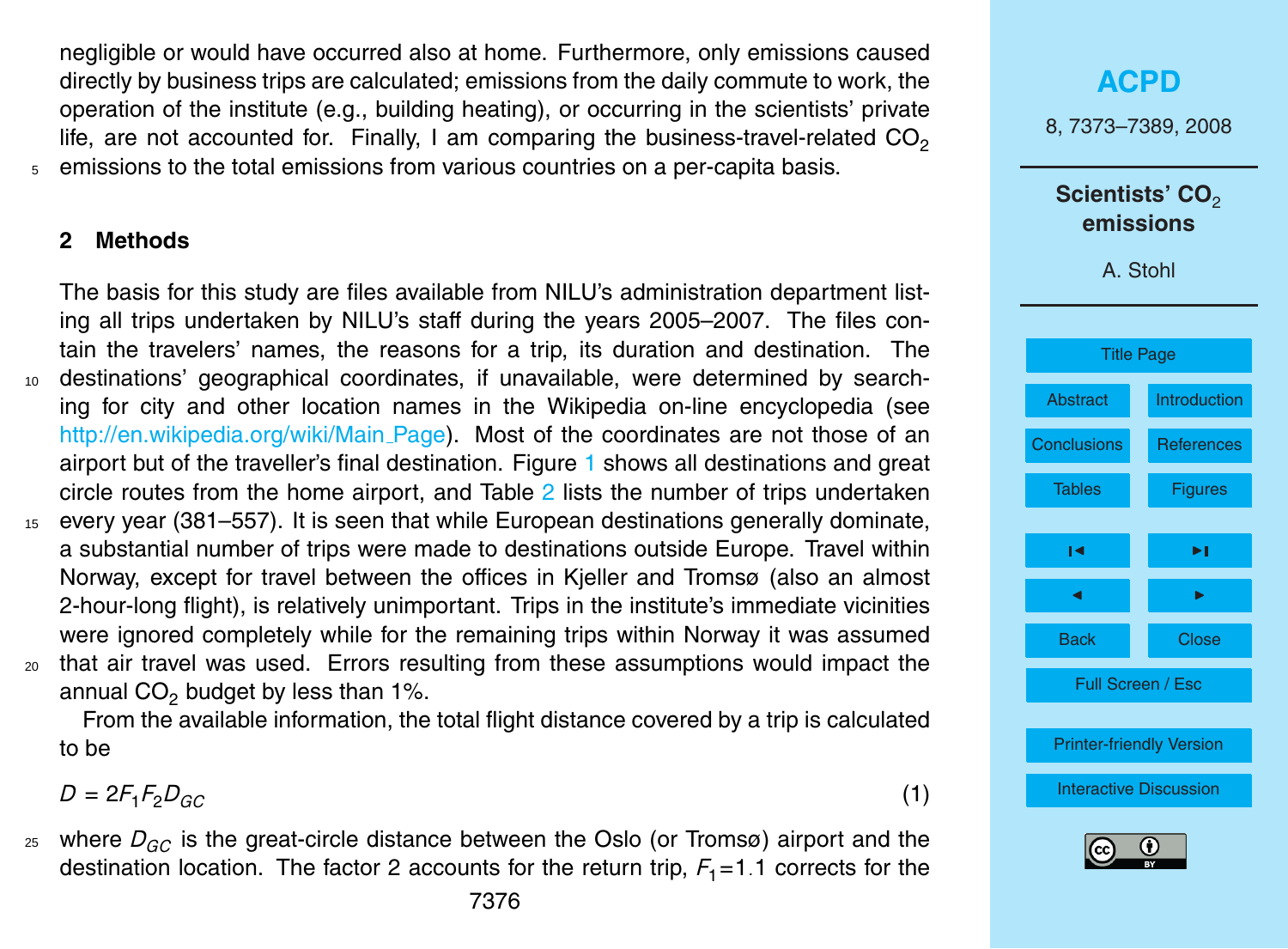<span id="page-5-0"></span>average deviation of actual flight lengths from great circle distance (about 10 percent according to [Kim et al.,](#page-10-0) [2007\)](#page-10-0), and  $F_2$  is an empirical correction factor. The factor  $F_2$  is applied here because only the final destination of a trip is known but the actual routing may have involved more than one flight which increases the total distance traveled <sup>5</sup> and also reduces the fuel use efficiency as shorter flights have a lower efficiency (see

below). We take  $F_2$  to be 1.0 and 1.2 for  $D_{GC}$  less than 800 km and more than 800 km, respectively, assuming that short distances are always covered by direct flights while long distances often require two or more flights.

The  $CO<sub>2</sub>$  emission per flight kilometer is calculated according to

 $E = \frac{CE_U}{U}$  $E = \frac{E}{HL}$  (2)

where  $C$  is the emission factor for CO<sub>2</sub>, 3.15 kg CO<sub>2</sub>/kg jet fuel;  $E_U$  is the specific energy usage per available seat kilometer (ASK), taken to be 1.2 MJ/ASK and 2.0 MJ/ASK for flights of more than 1000 km and less than 1000 km, respectively [\(Babikian et al.,](#page-10-0) [2002\)](#page-10-0). The higher fuel consumption for the shorter flights is due to the larger fraction <sup>15</sup> of time spent taxiing at airports and in the fuel-intensive ascent phase; *H* is the lower heating value of kerosine, 43.1 MJ/kg; *L* is the average passenger load factor, assumed

to be 0.75 [\(Morrell,](#page-11-0) [2007\)](#page-11-0).

Combining equations 1 and 2, the  $CO<sub>2</sub>$  emissions of a trip can be calculated, which are then summed over all trips of a year. Overall, I estimate that annual  $CO<sub>2</sub>$  emissions

- <sup>20</sup> calculated with the above procedure are accurate to within about 30%. The largest uncertainties are due to  $E_U$  varying by about 20–30% between different aircraft types and depending on flight length [\(Babikian et al.,](#page-10-0) [2002\)](#page-10-0), the empirical factor  $F_2$ , and the passenger load factor, which can be quite different for different airlines. [Morrell](#page-11-0) [\(2007\)](#page-11-0) give *L* values between 0.51 and 0.91 for different airlines (the higher values are for a
- $25$  charter company and are not representative for the business travel considered here). The various parameters in equations 1 and 2 were chosen such that the  $CO<sub>2</sub>$  emission estimates are thought to be conservative – thus, underestimation is more likely than overestimation.

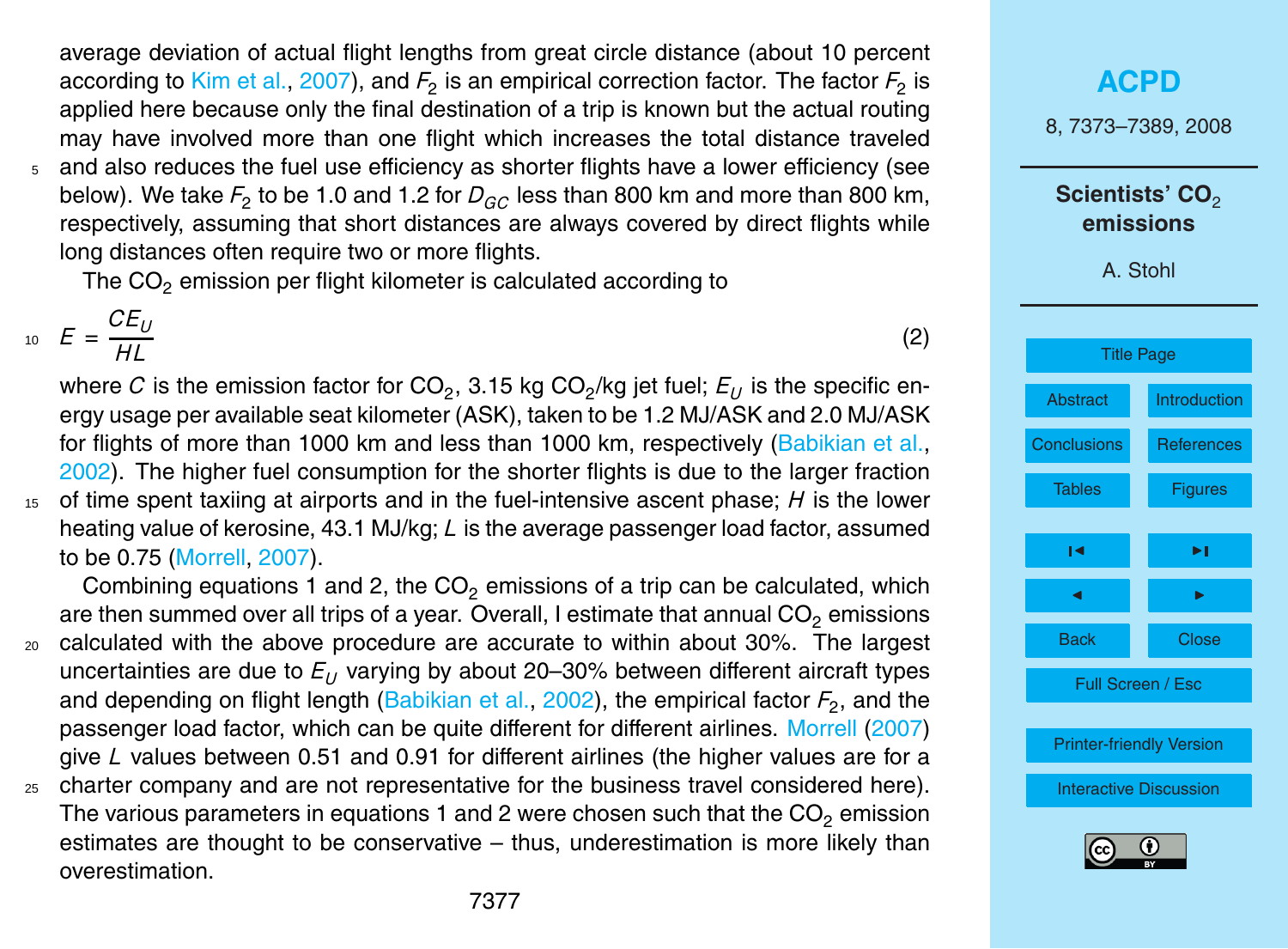<span id="page-6-0"></span>For every trip undertaken by a NILU employee, I have added 160 km of ground travel, assuming that about 80 km are required for the return trip between employees' homes and the airport (for instance, Gardermoen airport is about 50 km outside Oslo), 60 km are required for the return trip between the destination airport and the final destination <sup>5</sup> (assuming this to be a typical distance of an airport from a city center), and 20 km are covered at the destination site. These numbers are thought to be very conservative. I have assumed that 0.03 kg/km gasoline are consumed for ground transportation on average, again a conservative estimate given that taxis or private cars are often used. In total, ground transportation contributed less than 3% to total emissions, such that a 10 more refined procedure was not deemed necessary.

 $CO<sub>2</sub>$  emissions occur also during the stay in a hotel, for instance due to heating or hot water preparation. For Switzerland, the average  $CO<sub>2</sub>$  emission per visitor night in a hotel is estimated at 11 kg CO $_{\rm 2}$  [\(Schegg and Amstutz,](#page-11-0) [2004\)](#page-11-0). For New Zealand, the corresponding estimate is  $8 \text{ kg CO}_2$  per visitor night [\(Becken and Patterson,](#page-10-0) [2006\)](#page-10-0), whereas the German Environmental Protection Agency uses a value of 18 kg  $CO<sub>2</sub>$ 15 (Schächtele and Hertle, [2007\)](#page-11-0). Here, I use an average of these values, 12 kg  $CO<sub>2</sub>$  per visitor night. A detailed analysis of the travel information for the year 2007 revealed that a NILU employee spent on average 3.4 nights away from home per trip. This number was also used for the other years to calculate the corresponding  $CO<sub>2</sub>$  emission from <sup>20</sup> the number of trips undertaken.

#### **3 Results**

Table  $2$  summarizes the distances traveled and corresponding  $CO<sub>2</sub>$  emissions caused by NILU's staff. In total, NILU employees traveled between 2.2 and 3 million kilometers per year. This corresponds to 15 000–19 000 km per employee. Since most trips, <sup>25</sup> especially the longer ones, were undertaken by scientists, it makes sense to count the emissions per scientist and use this as the main yardstick for later comparisons. The average NILU scientist traveled 30 000–43 000 kilometers, roughly once around

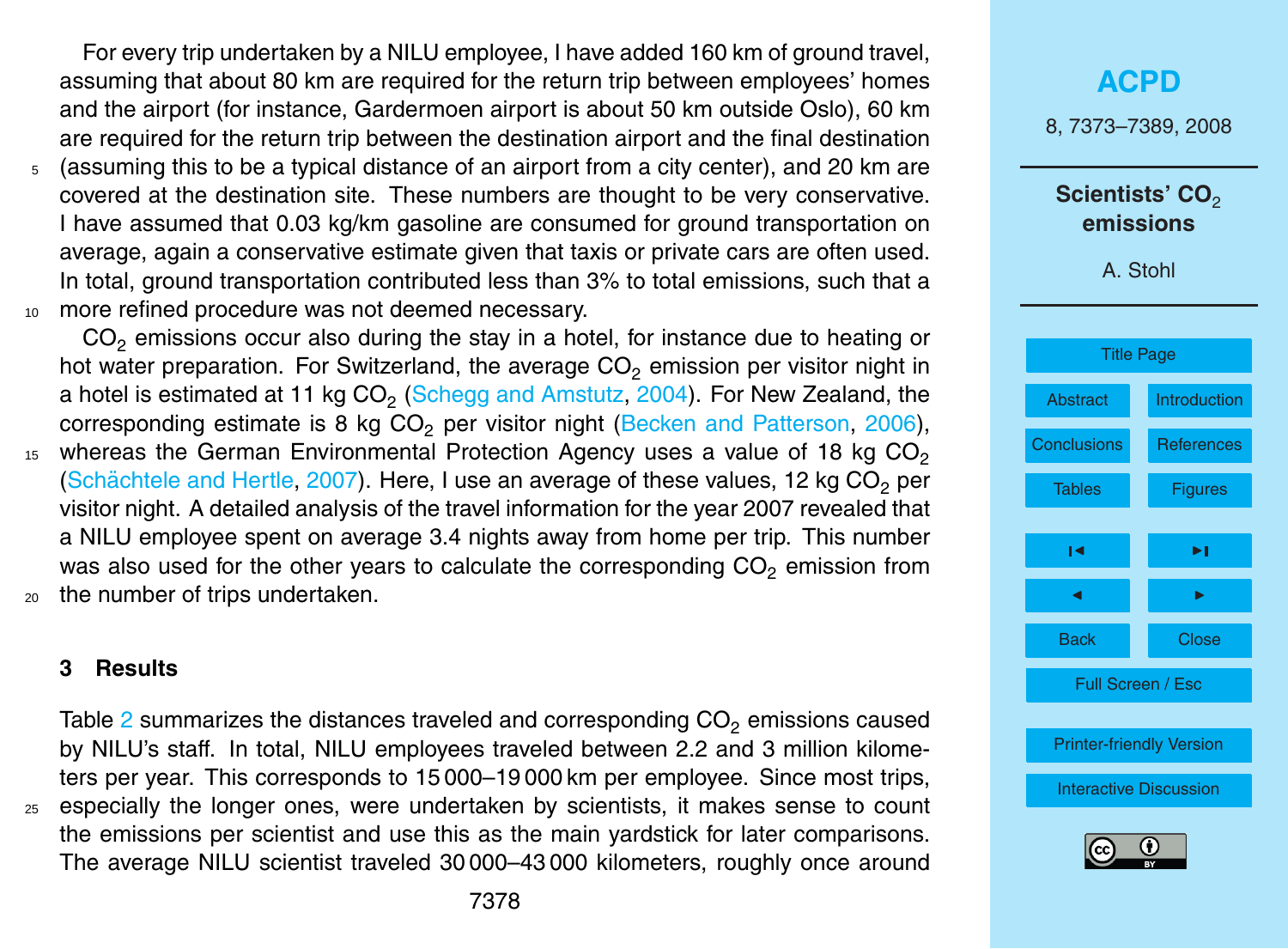<span id="page-7-0"></span>the Earth, every year. The resulting  $CO<sub>2</sub>$  emissions ranged from 269–368 t/year, which corresponds to 1.8–2.3 t  $CO<sub>2</sub>$  per employee or 3.7–5.2 t  $CO<sub>2</sub>$  per scientist. More than 97% of these emissions were caused by air transportation, less than 3% by ground transportation. Hotel usage (Table [3\)](#page-14-0) adds another 5% and, thus, is a relatively minor  $5$  contributor to the  $CO<sub>2</sub>$  emissions.

The total travel-related  $CO<sub>2</sub>$  emissions (i.e., sum of transportation emissions and emissions from hotel usage) for 2005-2007 are listed in Table [4](#page-15-0) and the per-capita emissions for the year 2007 are compared with total national per-capita emissions in various countries in Table [5.](#page-16-0) The per-capita emissions (2.4 and  $5.0$  t CO<sub>2</sub> per employee <sup>10</sup> and per scientist, respectively) appear relatively small compared to the Norwegian average per-capita emission (19.1 t CO<sub>2</sub>). However, Norway's per-capita CO<sub>2</sub> emissions

are among the highest in the world, which is due mainly to oil production which accounts for almost 60% of the national emissions. Such a comparison is, thus, misleading. NILU's travel-related per-scientists emissions are much higher than the Norwegian

<sup>15</sup> emissions from road transport. NILU's per-scientist emission are higher than the total per-capita emissions in many Asian countries, including China, and they also exceed the global average per-capita  $CO<sub>2</sub>$  emissions. They are furthermore comparable to the total per-capita emissions in some highly industrialized nations, for instance in France, Sweden or Switzerland. Given that these emissions occur in just 24 days of the year <sup>20</sup> (the average time a NILU scientist spent abroad), this result is quite remarkable.

In this study I have made emission estimates only for  $CO<sub>2</sub>$  and more than 90% of these emissions resulted from aircraft use. However, aircraft impact climate not only through their  $CO<sub>2</sub>$  emissions. They emit nitrogen oxides which produce ozone, a par-ticularly effective greenhouse gas at cruising altitudes (Fabian and Kärcher, [1997\)](#page-10-0).

<sup>25</sup> Aircraft also emit water vapor, which at these high altitudes also adds a small positive radiative forcing. Furthermore, aircraft produce contrails and possibly also lead [t](#page-11-0)o enhanced cirrus cloud cover, both causing a positive radiative forcing [\(Marquart et](#page-11-0) [al.,](#page-11-0) [2003\)](#page-11-0). The radiative forcing due to these effects is more uncertain than the radiative forcing from CO<sub>2</sub> but in total may effectively more than double the CO<sub>2</sub> radiative

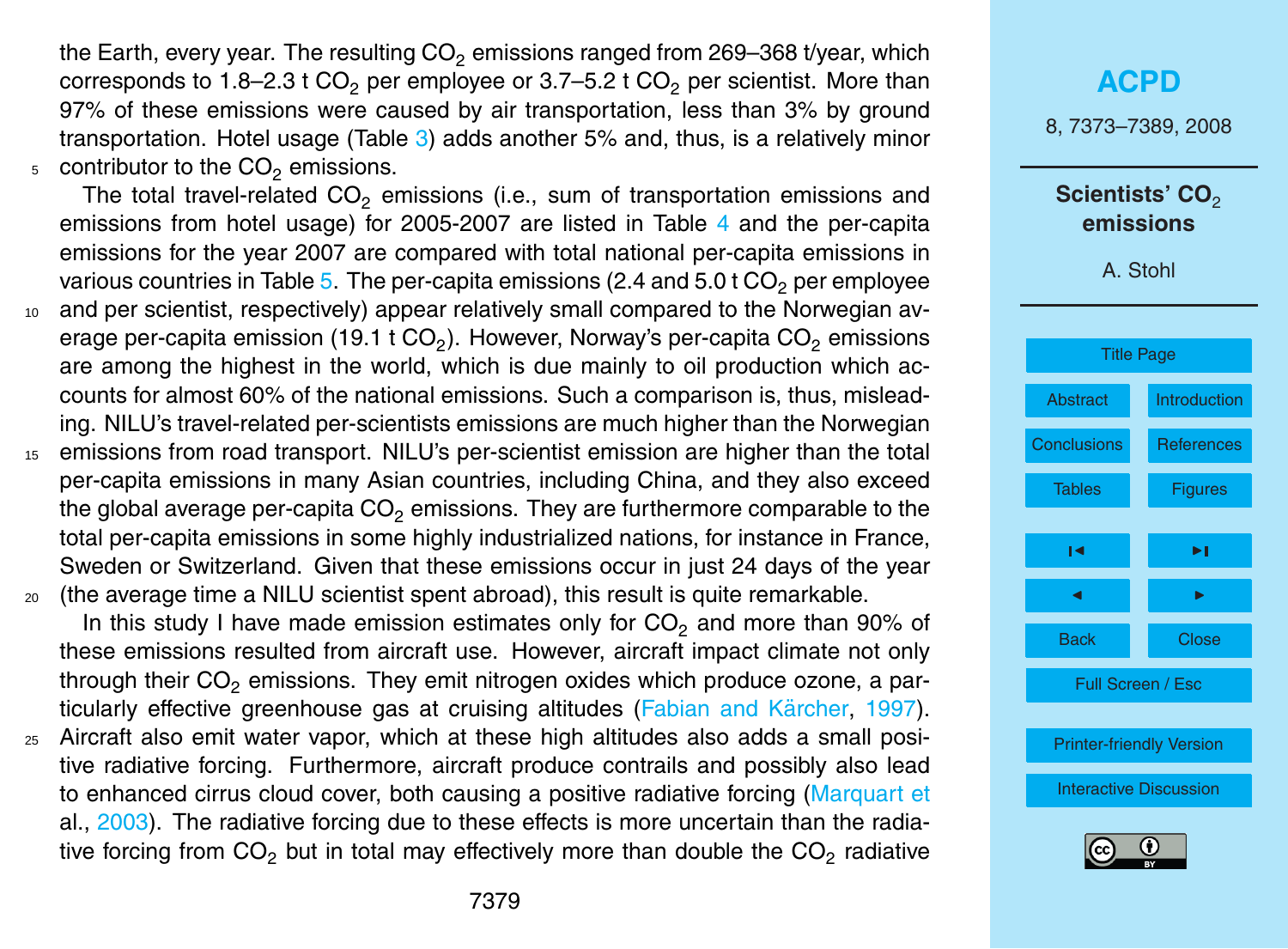<span id="page-8-0"></span>forcing [\(Penner et al.,](#page-11-0) [1999\)](#page-11-0). Consequently, the per-capita climate impact of NILU's business trips is relatively larger than the per-capita  $CO<sub>2</sub>$  emissions alone would suggest. In other words, if radiative forcing values instead of  $CO<sub>2</sub>$  emissions would have been compared, the relative importance of NILU's travel would increase.

- $5$  An important question remaining from this study is how representative the travel behavior of NILU's scientists is for the whole (atmospheric) science community. There are several factors which may produce larger travel activity of a NILU scientist compared to other scientists. Most importantly, Norway is on the northern end of Europe such that almost all trips by NILU scientists involve relatively long distances. Furthermore, a
- <sup>10</sup> substantial fraction of NILU's revenue comes from projects sponsored by the European Union, the United Nations and other international sources. NILU also maintains small branch offices in various countries (e.g., United Arab Emirates, Poland) and operates monitoring stations both in the Arctic and in Antarctica which need to be visited regularly. Finally, NILU employees also travel occasionally between the Kjeller and Tromsø
- <sup>15</sup> offices. However, there are also factors that discourage NILU scientists from traveling, for instance the fact that few intercontinental flights are departing from Oslo, such that nearly always multiple flights are needed to reach a destination on another continents. This is even worse for scientists working in Tromsø who must travel to Oslo first, before embarking on an international flight. The long duration of such trips is a strong <sup>20</sup> incentive for reducing the number of trips.

A larger number of studies such as this one will be needed to fully evaluate the climate impact of scientists. Atmospheric researchers, most of whom are concerned about the climate impact of anthropogenic activities, may actually travel less than other scientists, making a more complete assessment all the more important. Still, it is clear

 $25$  from this study that travel-related CO<sub>2</sub> emissions by scientists are substantial and need to be taken into account. Awaiting a more complete assessment and assuming in the meantime that the per-capita emissions of the NILU scientists are typical at least for researchers in Norway, the total  $CO<sub>2</sub>$  emissions caused by the travel of all Norwegian scientists can be calculated. According to [RCN](#page-11-0) [\(2008\)](#page-11-0), 54000 persons were involved

# **[ACPD](http://www.atmos-chem-phys-discuss.net)** 8, 7373–7389, 2008 Scientists' CO<sub>2</sub> **emissions** A. Stohl [Title Page](#page-1-0) [Abstract](#page-2-0) [Introduction](#page-2-0) [Conclusions](#page-9-0) [References](#page-10-0) [Tables](#page-12-0) **[Figures](#page-17-0)** [◭](#page-1-0) [◮](#page-17-0) [◭](#page-7-0) [◮](#page-9-0) Back Close Full Screen / Esc [Printer-friendly Version](http://www.atmos-chem-phys-discuss.net/8/7373/2008/acpd-8-7373-2008-print.pdf) [Interactive Discussion](http://www.atmos-chem-phys-discuss.net/8/7373/2008/acpd-8-7373-2008-discussion.html)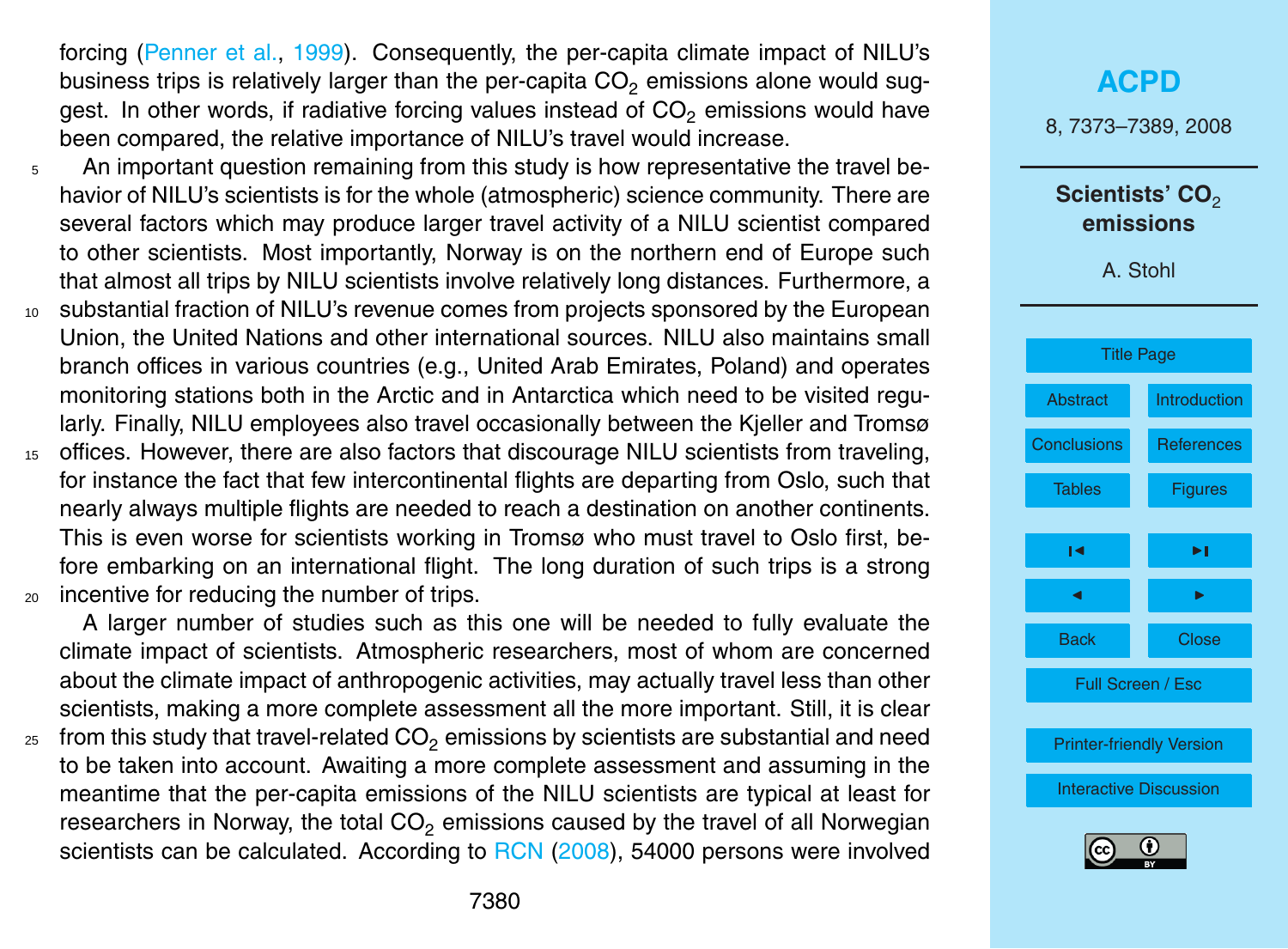<span id="page-9-0"></span>in research and development activities in Norway in the year 2005. As this number includes part-time personnel, the number of person years spent in research and development, 30500, may be a more appropriate scaling factor. Assuming that Norwegian researchers emit 5 t  $CO<sub>2</sub>$  per person year on travel, the total number for Norway would  $_{5}$   $\,$  be 152.5 kt CO $_{2}$ , which is almost 0.2% of Norway's CO $_{2}$  emissions.

## **4 Conclusions**

In this paper, the  $CO<sub>2</sub>$  emissions of the employees working at an atmospheric research institute (NILU) caused by all types of business travel (conference visits, workshops, field campaigns, instrument maintainance, etc.) were calculated for the years 2005- <sup>10</sup> 2007. More than 90% of the emissions were caused by air travel, 3% by ground travel and about 5% by hotel usage. The travel-related annual emissions were between 1.9 and 2.4 t  $CO<sub>2</sub>$  per employee or between 3.9 and 5.5 t  $CO<sub>2</sub>$  per scientist. For comparison, the total annual per capita  $CO<sub>2</sub>$  emissions are 4.5 t worldwide, 1.2 t for India, 3.8 t for China, 5.9 t for Sweden and 19.1 t for Norway. Norway's per capita  $CO<sub>2</sub>$  emissions <sup>15</sup> are among the highest in the world, due to large emissions from the oil industry, and

- are probably not suitable for comparison. However, compared to the total per capita emissions of other nations, NILU's  $CO<sub>2</sub>$  emissions from business travel are quite high, given that the emissions occur during only 24 days of the year. On a per-scientist basis, they even exceed the global average per capita emission. Assuming that the per capita
- <sup>20</sup> emissions derived in this study are typical at least for Norwegian researchers, travel by the Norwegian research and development personnel would account for almost 0.2% of the national total  $CO<sub>2</sub>$  emissions. The importance of the travel-related emissions increases further when considering that most of these emissions are due to air travel, whose total radiative forcing effect (including high-altitude ozone formation, water va-
- <sup>25</sup> por emissions and contrail formation) may be more than twice the radiative forcing due to the  $CO<sub>2</sub>$  emissions alone.

Given the substantial climate impact of transportation, scientists should re-think their

# **[ACPD](http://www.atmos-chem-phys-discuss.net)** 8, 7373–7389, 2008 Scientists' CO<sub>2</sub> **emissions** A. Stohl [Title Page](#page-1-0) [Abstract](#page-2-0) [Introduction](#page-2-0) Conclusions [References](#page-10-0) [Tables](#page-12-0) **[Figures](#page-17-0)** [◭](#page-1-0) [◮](#page-17-0) [◭](#page-8-0) [◮](#page-10-0) Back Close Full Screen / Esc [Printer-friendly Version](http://www.atmos-chem-phys-discuss.net/8/7373/2008/acpd-8-7373-2008-print.pdf) [Interactive Discussion](http://www.atmos-chem-phys-discuss.net/8/7373/2008/acpd-8-7373-2008-discussion.html)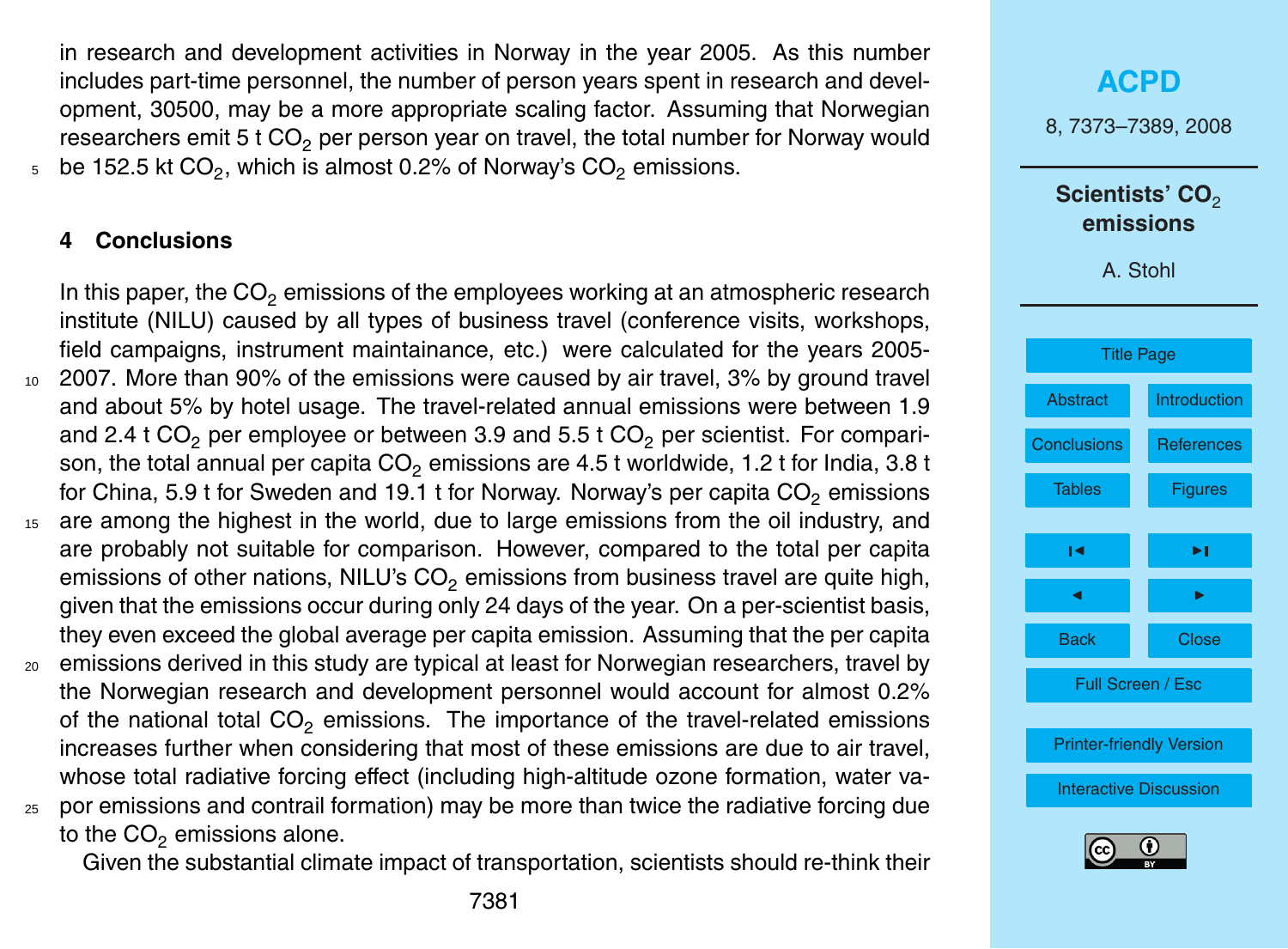<span id="page-10-0"></span>current travel behaviour. Also funding agencies should re-evaluate their funding criteria. Currently, international collaboration is highly encouraged both by national as well as international funding bodies. Consequently, research proposals involving a lot of travel tend to be more successful than proposals with less travel, even though the <sup>5</sup> scientific benefit from the enhanced travel may not always be clear. While continued support for international collaboration is desirable, avoiding unnecessary travel should also be encouraged in order to reduce the climate impact of scientific research.

*Acknowledgements.* I appreciate the support of NILU's directors, G. Jordfald and P. Berg and the department director K. Tørseth, for this research, and for their approval to publish these <sup>10</sup> data. I thank NILU's administrative personnel, particularly E. Braathen, for their help in compiling travel statistics.

#### **References**

Babikian, R., Luchachko, S. P., and Waitz, I. A.: The historical fuel efficiency characteristics of regional aircraft from technological, operational and cost perspectives, J. Air Transport

<sup>15</sup> Management, 8, 389–400, 2002. [7377](#page-5-0)

Becken, S. and Patterson, M.: Measuring National Carbon Dioxide Emissions from Tourism as a Key Step Towards Achieving Sustainable Tourism, J. Sustainable Tourism, 14, 323–338, doi:10.2167/jost547.0, 2006. [7378](#page-6-0)

Fabian, P. and Kärcher, B.: The impact of aviation upon the atmosphere, Phys. Chem. Earth, <sup>20</sup> 22, 503–598, 1997. [7379](#page-7-0)

- IPCC (Intergovernmental Panel on Climate Change): Climate Change 2007: The Physical Science Basis. Contribution of Working Group I to the Fourth Assessment Report of the Intergovernmental Panel on Climate Change, edited by Solomon, S., Qin, D., Manning, M., Chen, Z., Marquis, M., Averyt, K. B., Tignor, M., and Miller H. L., ISBN 978 0521 88009-1,
- <sup>25</sup> Cambridge University Press, Cambridge, United Kingdom and New York, NY, USA, pp 996, 2007. [7374,](#page-2-0) [7375](#page-3-0)
	- Kim, B. Y., Fleming, G. G, Lee, J. J., Waitz, I. A., Clarke, J.-P., et al.: System for assessing Aviation's Global Emissions (SAGE), Part 1: Model description and inventory results, Transportation Research D, 12, 325–346, 2007. [7375,](#page-3-0) [7377](#page-5-0)

|                    | <b>ACPD</b>                                          |  |  |  |
|--------------------|------------------------------------------------------|--|--|--|
|                    | 8, 7373-7389, 2008                                   |  |  |  |
|                    | Scientists' CO <sub>2</sub><br>emissions<br>A. Stohl |  |  |  |
|                    |                                                      |  |  |  |
|                    | <b>Title Page</b>                                    |  |  |  |
| <b>Abstract</b>    | <b>Introduction</b>                                  |  |  |  |
| <b>Conclusions</b> | <b>References</b>                                    |  |  |  |
| <b>Tables</b>      | <b>Figures</b>                                       |  |  |  |
| ١٩                 | ►∣                                                   |  |  |  |
| ◀                  | ь                                                    |  |  |  |
| <b>Back</b>        | <b>Close</b>                                         |  |  |  |
|                    | Full Screen / Esc                                    |  |  |  |
|                    | <b>Printer-friendly Version</b>                      |  |  |  |
|                    | <b>Interactive Discussion</b>                        |  |  |  |
| $\sqrt{cc}$        | (†)                                                  |  |  |  |

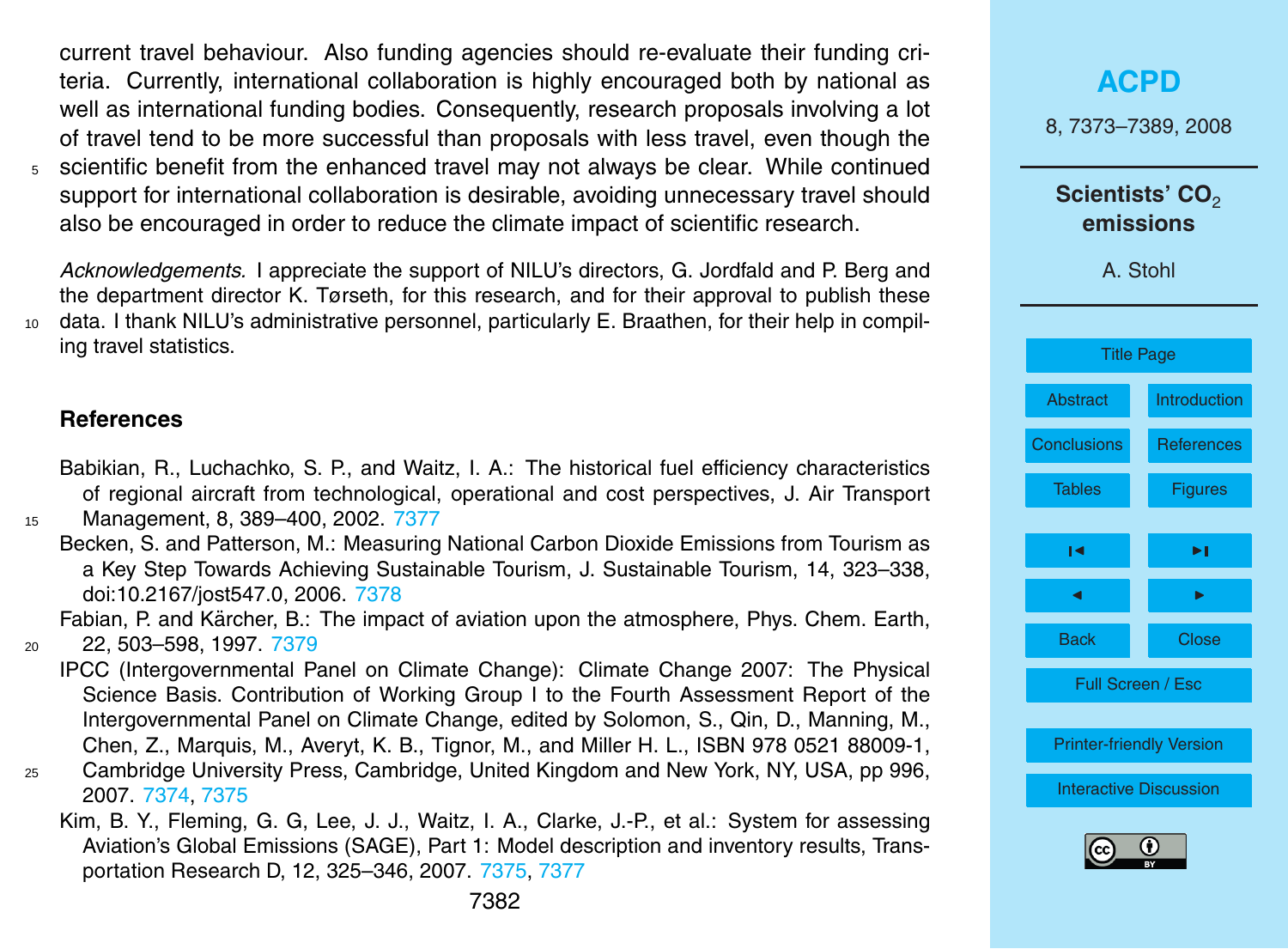- <span id="page-11-0"></span>Marland, G., Boden, T. A., and Andres, R. J.: Global, Regional, and National Fossil Fuel  $CO<sub>2</sub>$ Emissions. In Trends: A Compendium of Data on Global Change. Carbon Dioxide Information Analysis Center, Oak Ridge National Laboratory, U.S. Department of Energy, Oak Ridge, Tenn., U.S.A., 2007. [7388](#page-16-0)
- <sup>5</sup> Marquart, S., Ponater, M., Mager, F., and Sausen, R.: Future development of contrail cover, optical depth, and radiative forcing: Impacts of increasing air traffic and climate change, J. Climate, 16, 2890–2904, 2003. [7379](#page-7-0)

Morrell, P.: An evaluation of possible EU air transport emissions trading scheme allocation methods, Energy Policy, 35, 5562–5570, 2007. [7377](#page-5-0)

<sup>10</sup> Olivier, J. G. J. and Berdowski, J. J. M.: *Global emissions sources and sinks*, In: Berdowski, J., Guicherit, R. and Heij, B. J. (eds.) "The Climate System", pp. 33–78. A. A. Balkema Publishers/Swets & Zeitlinger Publishers, Lisse, The Netherlands. ISBN 90 5809 255 0. [7375,](#page-3-0) [7388](#page-16-0)

Penner, J. E., Lister, D. H., Griggs D. J., Dokken, D. J., and McFarland, M. (eds.): Aviation and

- <sup>15</sup> the Global Atmosphere, Cambridge University Press, UK., pp 373, 1999. [7375,](#page-3-0) [7380](#page-8-0) RCN (The Research Council of Norway): Report on Science & Technology Indicators for Norway 2007, ISBN 978-82-12-02506-6, The Research Council of Norway, pp 80, 2008. [7380](#page-8-0) Schächtele, K., and Hertle, H.: Die CO2 Bilanz des Bürgers – Recherche für ein internetbasiertes Tool zur Erstellung persönlicher CO<sub>2</sub> Bilanzen, Endbericht im Auftrag des Umwelt-
- $20$  bundesamtes, Förderkennzeichen 206 42 110, available from [http://www.umweltdaten.de/](http://www.umweltdaten.de/publikationen/fpdf-l/3327.pdf) [publikationen/fpdf-l/3327.pdf,](http://www.umweltdaten.de/publikationen/fpdf-l/3327.pdf) Institut fur Energie- und Umweltforschung Heidelberg GmbH, ¨ Heidelberg, 2007. [7378](#page-6-0)
	- Schegg, R. and Amstutz, M.: Energiekennzahlen für die Schweizer Hotellerie ein Forschungsprojekt des Bundesamtes für Energie, available from [www.hotelpower.ch/ver](www.hotelpower.ch/ver_francaise/pdf/hotelpower_energiekennzahlen.pdf)\_
- <sup>25</sup> [francaise/pdf/hotelpower](www.hotelpower.ch/ver_francaise/pdf/hotelpower_energiekennzahlen.pdf) energiekennzahlen.pdf, 2004. [7378](#page-6-0)

| <b>ACPD</b><br>8, 7373-7389, 2008                    |                               |  |  |
|------------------------------------------------------|-------------------------------|--|--|
| Scientists' CO <sub>2</sub><br>emissions<br>A. Stohl |                               |  |  |
|                                                      | <b>Title Page</b>             |  |  |
| <b>Abstract</b>                                      | Introduction                  |  |  |
| <b>Conclusions</b>                                   | References                    |  |  |
| <b>Tables</b>                                        | <b>Figures</b>                |  |  |
| ıч                                                   | ►∣                            |  |  |
|                                                      |                               |  |  |
| <b>Back</b>                                          | <b>Close</b>                  |  |  |
| Full Screen / Esc                                    |                               |  |  |
| <b>Printer-friendly Version</b>                      |                               |  |  |
|                                                      | <b>Interactive Discussion</b> |  |  |
|                                                      | G                             |  |  |

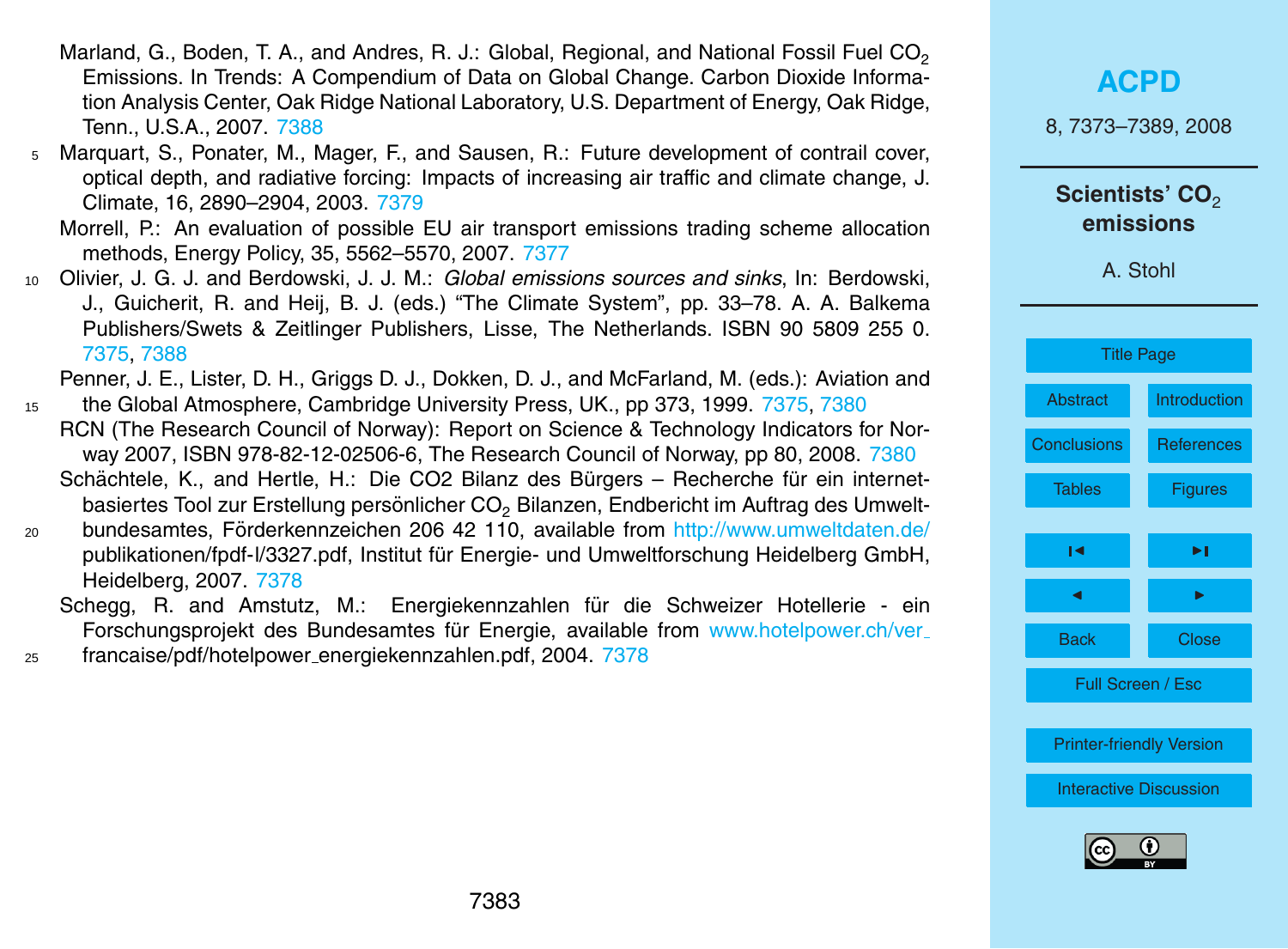8, 7373–7389, 2008

## Scientists' CO<sub>2</sub> **emissions**

A. Stohl



<span id="page-12-0"></span>**Table 1.** Number of persons employed at NILU in total and for scientists only in the years 2005, 2006 and 2007. For 2005, employees working in the Tromsø office are not counted because of incomplete travel information.

| Year | Personnel | Scientists |
|------|-----------|------------|
| 2005 | 134       | 60         |
| 2006 | 152       | 73         |
| 2007 | 160       | 79         |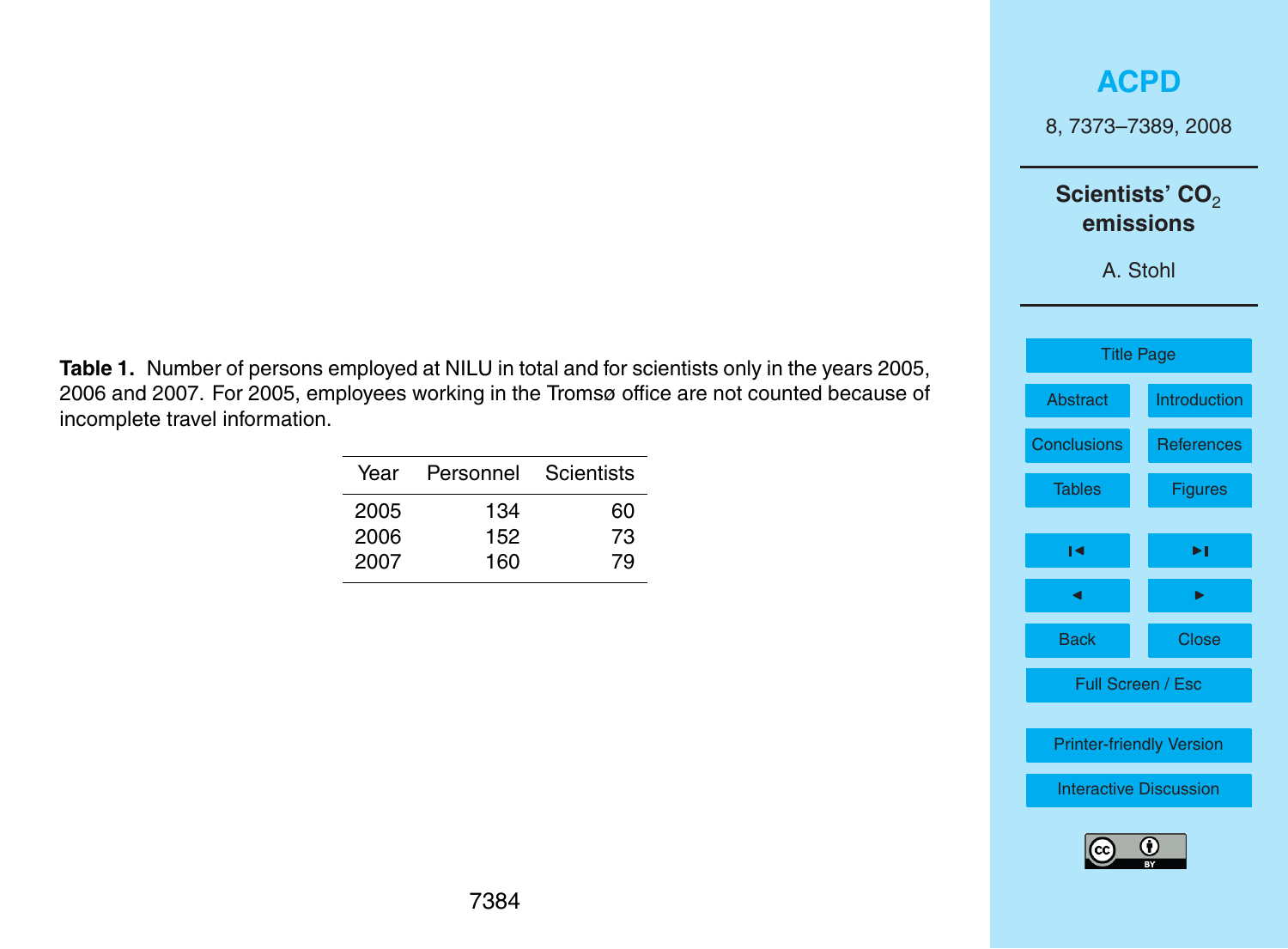8, 7373–7389, 2008

### Scientists' CO<sub>2</sub> **emissions**

A. Stohl

| <b>Title Page</b>               |                     |  |  |  |
|---------------------------------|---------------------|--|--|--|
| Abstract                        | <b>Introduction</b> |  |  |  |
| <b>Conclusions</b>              | <b>References</b>   |  |  |  |
| <b>Tables</b>                   | <b>Figures</b>      |  |  |  |
|                                 |                     |  |  |  |
| ы                               | ы                   |  |  |  |
|                                 | ь                   |  |  |  |
| <b>Back</b>                     | <b>Close</b>        |  |  |  |
| Full Screen / Esc               |                     |  |  |  |
|                                 |                     |  |  |  |
| <b>Printer-friendly Version</b> |                     |  |  |  |
| <b>Interactive Discussion</b>   |                     |  |  |  |
|                                 |                     |  |  |  |



<span id="page-13-0"></span>**Table 2.** Number of business trips undertaken by NILU personnel, total distance traveled (million km), and distance traveled per employee (1000 km) and per scientist (1000 km), as well as related CO $_2$  emissions from transportation by NILU personnel in total (t CO $_2$ ), per employee (t CO<sub>2</sub>) and per scientist (t CO<sub>2</sub>) for the years 2005, 2006 and 2007. Trips from Tromsø were accounted for only in 2006 and 2007.

| Year | Trips | Travel distance<br>[million km] | Distance per employee<br>[1000 km] | Distance per scientist<br>[1000 km] | CO <sub>2</sub><br>It CO <sub>2</sub> 1 | $CO2$ per employee<br>It CO <sub>2</sub> | CO <sub>2</sub> per scientist<br>[t CO <sub>2</sub> ] |
|------|-------|---------------------------------|------------------------------------|-------------------------------------|-----------------------------------------|------------------------------------------|-------------------------------------------------------|
| 2005 | 403   | 2.6                             | 19.4                               | 43.2                                | 311                                     | 2.3                                      | 5.2                                                   |
| 2006 | 381   | 2.2                             | 14.6                               | 30.5                                | 269                                     | 1.8                                      | 3.7                                                   |
| 2007 | 557   | 3.0                             | 18.8                               | 38.2                                | 368                                     | 2.3                                      | 4.7                                                   |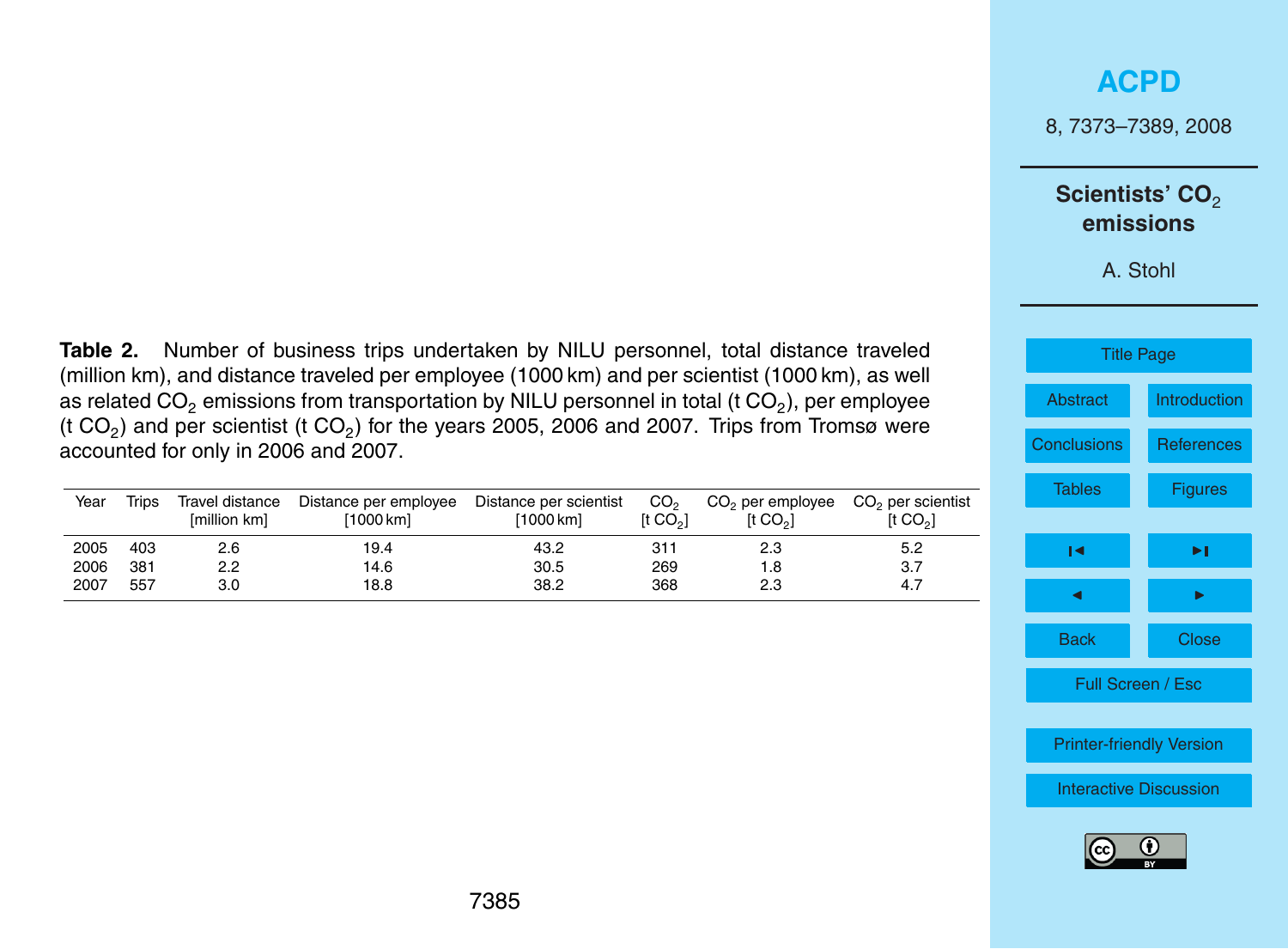8, 7373–7389, 2008

## Scientists' CO<sub>2</sub> **emissions**

A. Stohl

| <b>Title Page</b>               |                     |  |  |  |
|---------------------------------|---------------------|--|--|--|
| Abstract                        | <b>Introduction</b> |  |  |  |
| <b>Conclusions</b>              | <b>References</b>   |  |  |  |
| <b>Tables</b>                   | <b>Figures</b>      |  |  |  |
|                                 |                     |  |  |  |
| ы                               | ы                   |  |  |  |
| ◀                               | ▶                   |  |  |  |
| <b>Back</b>                     | Close               |  |  |  |
| Full Screen / Esc               |                     |  |  |  |
| <b>Printer-friendly Version</b> |                     |  |  |  |
| <b>Interactive Discussion</b>   |                     |  |  |  |
|                                 |                     |  |  |  |



<span id="page-14-0"></span>

|                                          | Table 3. Annual CO <sub>2</sub> emissions from hotel usage by NILU personnel in 2005, 2006 and 2007,               |  |  |  |  |
|------------------------------------------|--------------------------------------------------------------------------------------------------------------------|--|--|--|--|
|                                          | expressed as annual totals (t CO <sub>2</sub> ) as well as annual totals per employee (t CO <sub>2</sub> ) and per |  |  |  |  |
| employed scientist (t CO <sub>2</sub> ). |                                                                                                                    |  |  |  |  |

|      |     | Year $CO2 CO2/employee CO2/scientist$ |      |
|------|-----|---------------------------------------|------|
| 2005 | 16. | 0.12                                  | 0.27 |
| 2006 | 16  | 0.10                                  | 0.21 |
| 2007 | 23  | 0.14                                  | 0.29 |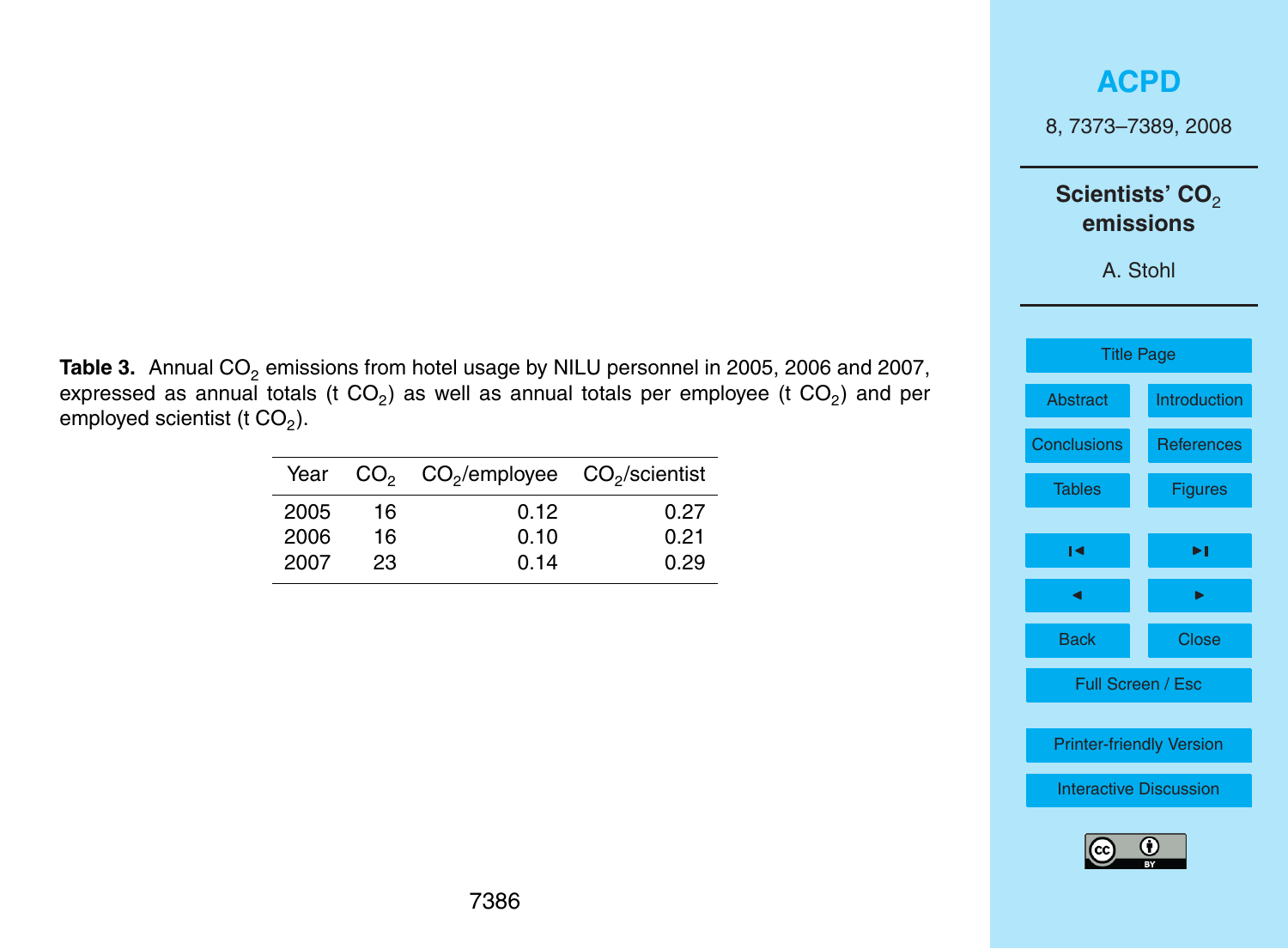8, 7373–7389, 2008

## Scientists' CO<sub>2</sub> **emissions**

A. Stohl

| <b>Title Page</b>               |                     |  |  |  |
|---------------------------------|---------------------|--|--|--|
| Abstract                        | <b>Introduction</b> |  |  |  |
| <b>Conclusions</b>              | <b>References</b>   |  |  |  |
| <b>Tables</b>                   | <b>Figures</b>      |  |  |  |
|                                 |                     |  |  |  |
| м                               | ►∣                  |  |  |  |
| ◀                               | ь                   |  |  |  |
| <b>Back</b>                     | Close               |  |  |  |
| Full Screen / Esc               |                     |  |  |  |
|                                 |                     |  |  |  |
| <b>Printer-friendly Version</b> |                     |  |  |  |
| <b>Interactive Discussion</b>   |                     |  |  |  |
|                                 |                     |  |  |  |



<span id="page-15-0"></span>Table 4. Total annual travel-related CO<sub>2</sub> emissions by NILU personnel in 2005, 2006 and 2007, expressed as annual totals (t CO<sub>2</sub>) as well as annual totals per employee (t CO<sub>2</sub>) and per employed scientist (t CO $_2$ ).

|          | Year CO <sub>2</sub> CO <sub>2</sub> /employee CO <sub>2</sub> /scientist |     |
|----------|---------------------------------------------------------------------------|-----|
| 2005 327 | 24                                                                        | 5.5 |
| 2006 285 | 1.9                                                                       | 3.9 |
| 2007 391 | 24                                                                        | 5.0 |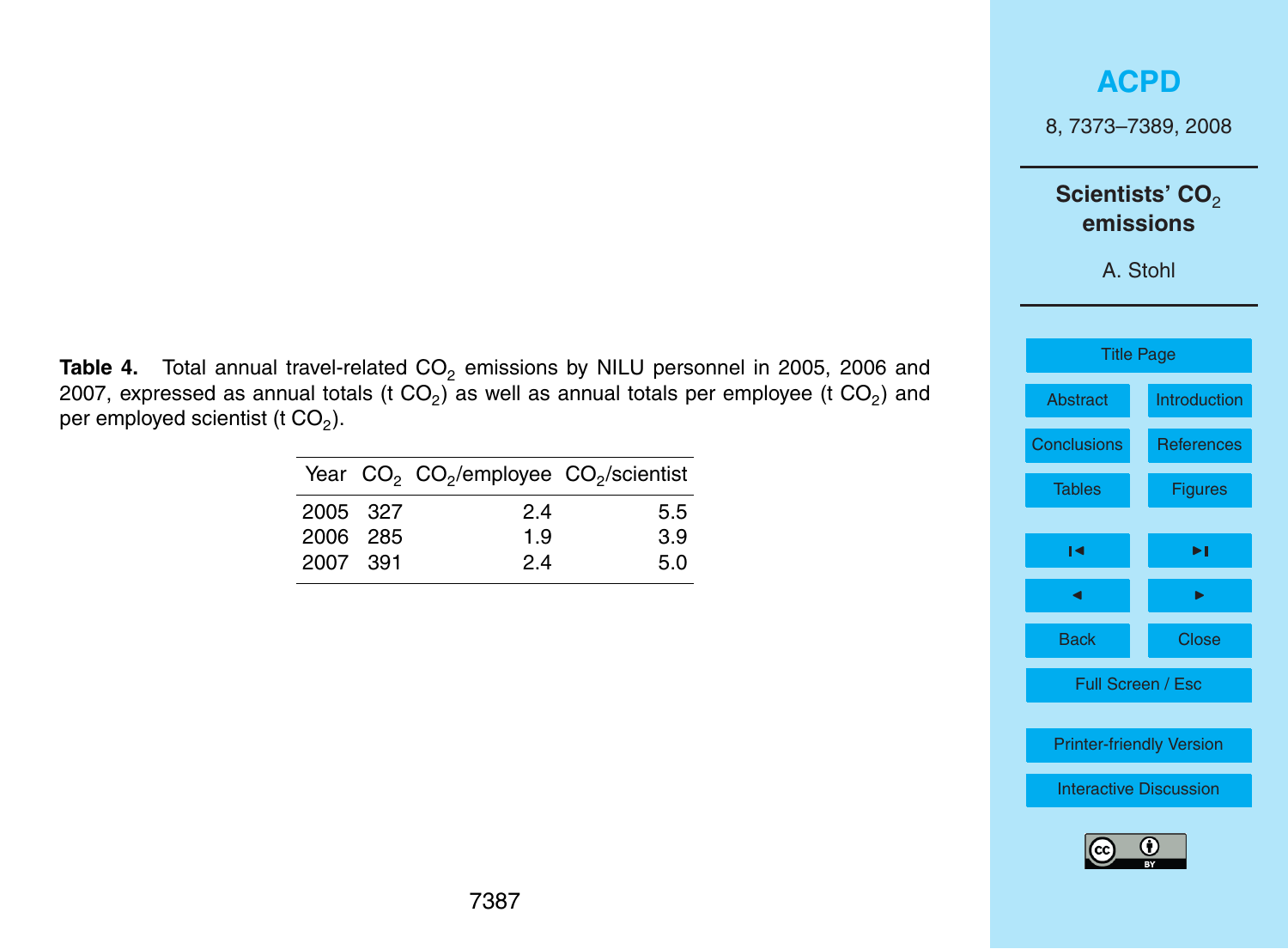8, 7373–7389, 2008

## Scientists' CO<sub>2</sub> **emissions**

A. Stohl

| <b>Title Page</b>               |                   |  |  |  |  |
|---------------------------------|-------------------|--|--|--|--|
| <b>Abstract</b>                 | Introduction      |  |  |  |  |
| <b>Conclusions</b>              | <b>References</b> |  |  |  |  |
| <b>Tables</b>                   | <b>Figures</b>    |  |  |  |  |
| ы                               | ы                 |  |  |  |  |
|                                 |                   |  |  |  |  |
|                                 |                   |  |  |  |  |
| <b>Back</b><br>Close            |                   |  |  |  |  |
| Full Screen / Esc               |                   |  |  |  |  |
|                                 |                   |  |  |  |  |
| <b>Printer-friendly Version</b> |                   |  |  |  |  |
| <b>Interactive Discussion</b>   |                   |  |  |  |  |
|                                 |                   |  |  |  |  |



<span id="page-16-0"></span>Table 5. Comparison of the NILU travel-related CO<sub>2</sub> emissions for 2007 with annual per-capita total  $CO<sub>2</sub>$  emissions for various countries.

| Emission source        | Year | $CO2$ (t) | Reference                             |
|------------------------|------|-----------|---------------------------------------|
| NILU employee, travel  | 2007 | 2.4       | this study                            |
| NILU scientist, travel | 2007 | 5.0       | this study                            |
| Norway                 | 2004 | 19.1      | Marland et al. (2007)                 |
| Norway, oil production | 2000 | 11.4      | EDGAR 32FT2000 (Olivier et al., 2001) |
| Norway, road transport | 2000 | 1.9       | EDGAR 32FT2000 (Olivier et al., 2001) |
| <b>United States</b>   | 2004 | 20.4      | Marland et al. (2007)                 |
| United Kingdom         | 2004 | 9.8       | Marland et al. (2007)                 |
| Germany                | 2004 | 9.8       | Marland et al. (2007)                 |
| France                 | 2004 | 6.2       | Marland et al. (2007)                 |
| Sweden                 | 2004 | 5.9       | Marland et al. (2007)                 |
| Switzerland            | 2004 | 5.5       | Marland et al. (2007)                 |
| Global average         | 2004 | 4.5       | Marland et al. (2007)                 |
| China                  | 2004 | 3.8       | Marland et al. (2007)                 |
| India                  | 2004 | 1.2       | Marland et al. (2007)                 |